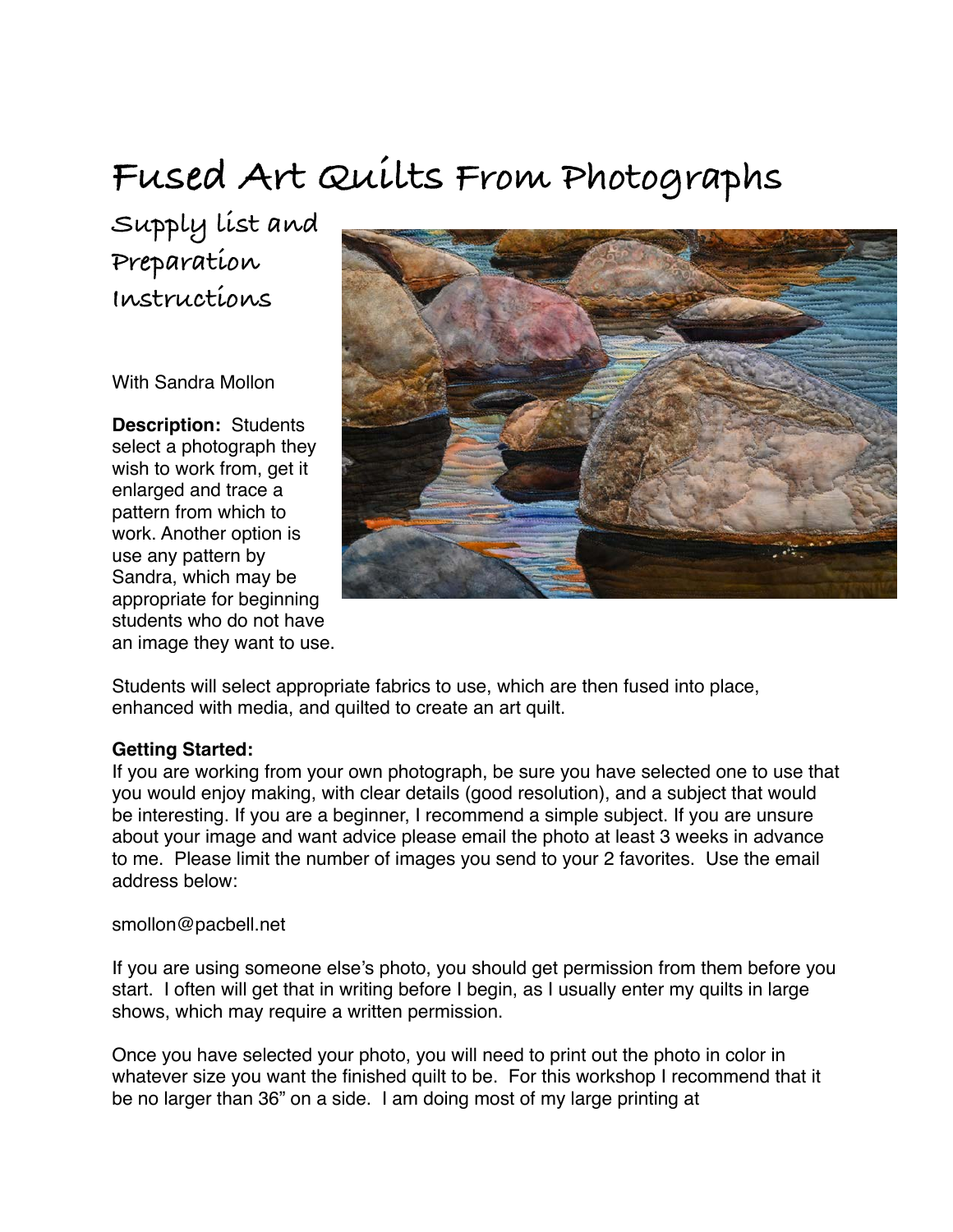**[VistaPrint.com.](http://VistaPrint.com)** I have used **Blockposters.com**—the website has step by step instructions to enlarging your picture and printing it out on copy paper in blocks. When printed you can trim and tape the individual sheets together in the finished size you selected.

You should also print a good copy of the photography on photo paper (about 8 x 10" is fine), as a reference photo to have nearby. Sometimes when I am working on the enlargement, I need to refer back to the original to verify the details.

To use your time wisely in class, you may decide to do some tracing ahead of the event. To do that trace what lines and shapes of the image that you can see that are important to the design, and that outline value and color changes, be sure the tracing is done on the paper side of the freezer paper—the shiny side is plastic coated. I recommend using a pencil. If your image is wider than 18" in any direction, you may need to use masking tape to tape a second sheet butted up next to the first. Place your photo on a light box or taped to the window. Bring the enlargement to the workshop along with the traced drawing on freezer paper.

## **Supplies needed:**

**Misty Fuse fusible web**. I prefer this type because it doesn't seem to build up in your machine, or make your needle gummy, or make the finished quilt rock hard like a piece of cardboard.

**Freezer Paper:** You will need enough freezer paper to trace your entire image on. If your enlargement is bigger than the 18" wide freezer paper, you will need to tape pieces together (use beige masking tape) to make a big enough piece.

**An Iron** to apply the Misty Fuse and to iron your pieces in place. (This may be supplied by the store or organization hosting the event).

#### **Light box (recommended)**

**Pencil** with an eraser

**Scissors** for cutting paper and fabric

**A Slice ceramic craft** knife (highly recommended). Do not use an Exacto knife with a metal blade—it can cut your fabric.

**Scissors for both paper and fabric.** 

**Silicon Goddess Sheets or 1 yard Parchment paper** (Reynolds brand or Costco brand parchment paper work well).

## **Fabric:**

You will need a piece of background fabric or a cotton solid or batik (choose a color for this that is often seen in the photo) **the size of your enlargement** (or pattern) with a bit left around the work to be trimmed off later. If you are doing the waterlily, be sure to check the fabric recommendations specific to that project.

**Other fabrics:** I love cotton Batiks for this process as they don't fray as much. *Avoid solids and fabrics that fray easily.* Hand dyed cottons are also great. Select cotton fabrics which are close in color and value as in your photo. This requires you to look at it